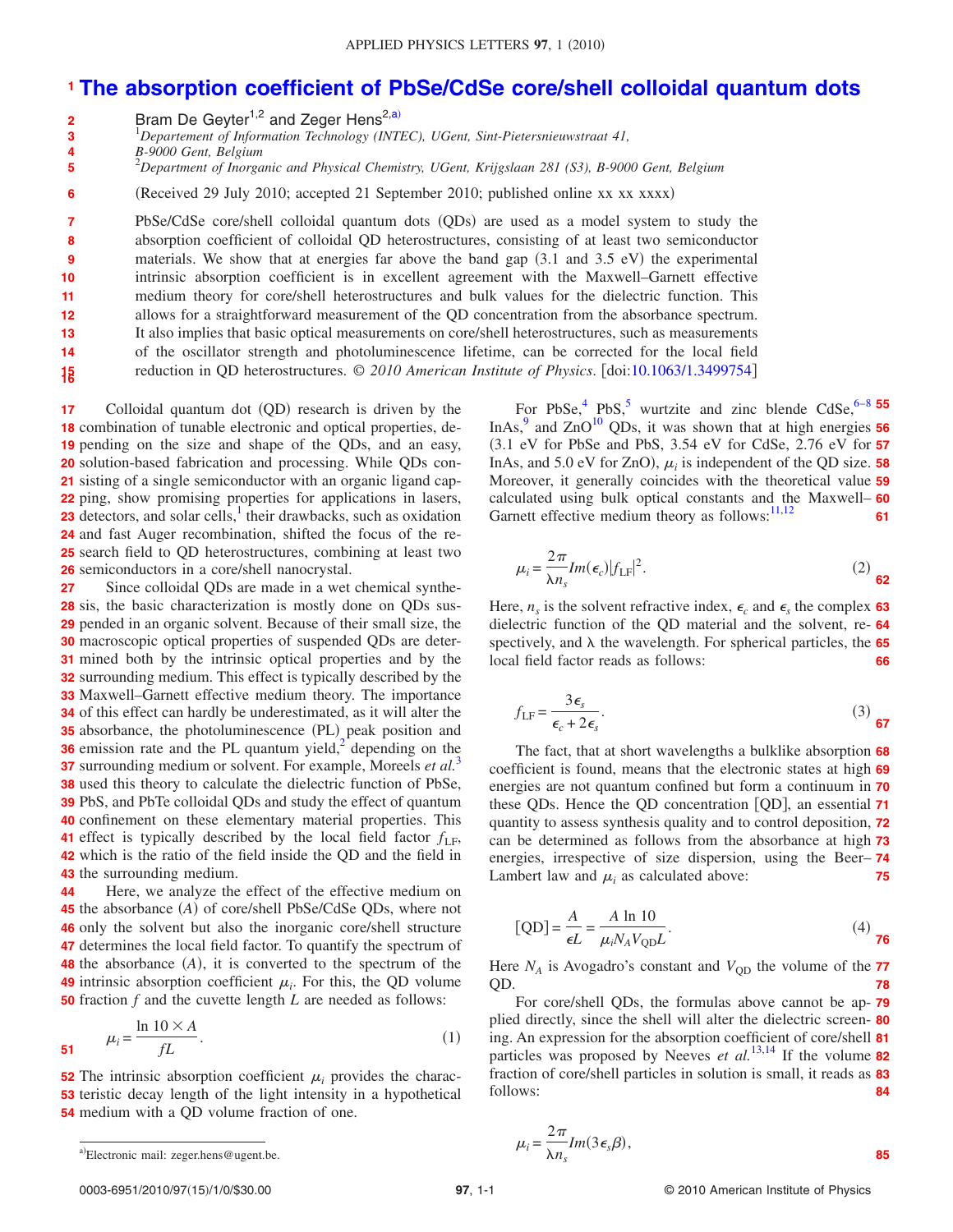<span id="page-1-0"></span>

FIG. 1. (Color online) (a) HR-TEM image of a PbSe/CdSe core/shell QD, clearly showing the PbSe core and the CdSe shell. (b) Diameter determined from EDX vs diameter determined from the position of the first absorption peak, using the PbSe sizing curve. The black line indicates a 1-to-1 relationship (Ref.  $4$ ).

86 with 
$$
\beta = \left(\frac{\epsilon_{sh}\epsilon_a - \epsilon_s \epsilon_b}{\epsilon_{sh}\epsilon_a + 2\epsilon_s \epsilon_b}\right)
$$
,  
\n87  $\epsilon_a = \epsilon_c \left(3 - 2\frac{V_{sh}}{V_{QD}}\right) + 2\epsilon_{sh}\frac{V_{sh}}{V_{QD}}$ ,  
\n88  $\epsilon_b = \epsilon_c \frac{V_{sh}}{V_{QD}} + \epsilon_{sh} \left(3 - \frac{V_{sh}}{V_{QD}}\right)$ . (5)

 Here,  $\epsilon_{\rm sh}$  denotes the complex dielectric function of the shell. Importantly,  $\mu_i$  becomes dependent on the ratio between the 91 shell and the total QD volume for core/shell heterostructures. This is purely an effect of the change in the effective medium and not an effect of quantum confinement. Hence, to com- pare theory with experiment, a precise knowledge of the core diameter and shell thickness is essential for QD heterostruc-**96** tures.

We take the example of PbSe/CdSe QDs, made by cation **98** exchange on PbSe QDs,<sup>15</sup> to study the absorption coefficient **99** of QD heterostructures. They offer an ideal test case, since **100** the total QD diameter and the concentration remains constant 101 throughout the exchange procedure. Indeed, as Pb atoms in 102 the PbSe lattice are gradually replaced by Cd atoms, a CdSe 103 shell with increasing thickness is formed for prolonged ex-104 change times. This is confirmed by high-resolution transmis-**[1](#page-1-0)05** sion electron microscope (HR-TEM) images [see Fig. 1(a)], 106 which clearly show the CdSe shell around the PbSe core. 107 HR-TEM however is not suitable for high-throughput mea-108 surements of the core diameter and shell thickness. Hence we **97**

use TEM-based energy dispersive x-ray spectroscopy (EDX) to determine the Pb/Se ratio of the original PbSe QDs and of **110** the derived PbSe/CdSe QDs. Since the Se-content remains **111** constant throughout the exchange process, we can calculate **112** the PbSe core diameter from the reduction in the Pb/Se ratio **113** and the parent PbSe QD diameter. These values are in good **114** agreement with the core diameters obtained using the loca-**115** tion of the first absorption peak and the PbSe QD sizing **116** curve<sup>[4](#page-2-3)</sup> [see Fig. [1](#page-1-0)(b)]. Recent work by Zhang *et al.*<sup>[16](#page-2-14)</sup> using a **117** similar approach for the CdSe growth confirm this result. **118** They observe a shift of only 32 nm in the absorption spectra **119** upon growth of three CdSe monolayers  $(-1)$  nm shell thick- 120 ness, which corresponds to a shift in the diameter of just **121** 0.17 nm, less than a Cd or Se monolayer. This illustrates that **122** we can use the PbSe QD sizing curve to determine the core **123** diameter and shell thickness of PbSe/CdSe QDs, provided **124** that the parent PbSe QD diameter is known. **109 125**

Under the assumption that the initial, known QD volume **126** fraction does not change during the cation exchange process, **127** the spectrum of  $\mu_i$  [see Fig. [2](#page-1-1)(a)] is readily obtained from the **128** absorption spectrum of a PbSe/CdSe suspension [see Eq. 129 ([1](#page-0-1))]. In Fig. [2](#page-1-1)(a), spectra for several differently sized PbSe 130 QDs clearly coincide at energies far above the band gap, **131** whereas the spectra for PbSe/CdSe QDs show a broad band **132** of values due to the influence of the CdSe shell. Figure  $2(c)$  $2(c)$  133 shows a set of experimentally determined intrinsic absorp-**134** tion coefficients at 3.1 eV  $(\mu_{3.1 \text{ eV}})$  and 3.5 eV  $(\mu_{3.5 \text{ eV}})$  for **135** PbSe/CdSe QDs with different total diameter, core diameter **136** and shell thickness as a function of the shell/QD volume **137** ratio  $V_{\text{sh}}/V_{\text{QD}}$ . For small shells  $\mu_i$  slightly increases, reaching **138** a maximum value. For larger shells,  $\mu_i$  decreases rapidly. **139** The full lines represent  $\mu_{i,th}$  values calculated with bulk **140** PbSe and CdSe optical constants at 3.1 eV (400 nm) and 3.5 141 eV (355 nm).<sup>[17,](#page-2-15)[18](#page-2-16)</sup> Clearly, we find an excellent agreement **142** between these theoretical values and the experimental results **143** for  $\mu_{3.1 \text{ eV}}$  and  $\mu_{3.5 \text{ eV}}$  [see Fig. [2](#page-1-1)(c)]. **144**

Following Neeves *et al.*<sup>[13](#page-2-11)</sup> the local field factor in the **145** core of a core/shell QD reads as follows: **146**

$$
f_{\rm LF} = \frac{9\epsilon_{\rm sh}\epsilon_s}{\epsilon_{\rm sh}\epsilon_a + 2\epsilon_s\epsilon_b}.\tag{6}
$$

At 3.1 eV,  $|f_{LF}|^2$  gradually increases from the value of PbSe 148 core QDs to that of CdSe core QDs, which accounts for the **149** initial rise of the intrinsic absorption coefficient of PbSe/ **150** CdSe core/shell QDs for small shells [see Fig.  $2(b)$  $2(b)$ ]. With 151 thicker shells,  $\mu_i$  decreases, because the contribution of the **152** CdSe shell, which absorbs less than the PbSe core, becomes **153**

<span id="page-1-1"></span>

FIG. 2. (Color online) (a) Spectra of  $\mu_i$  for PbSe/CdSe QDs with constant  $V_{\text{OD}}$  and increasing  $V_{\text{sh}}$  and PbSe QDs with varying diameters. (b) Local field factor calculated for PbSe/CdSe core/shell QDs at 355 nm and 400 nm. In the limiting case it becomes the local field factor for PbSe QDs  $(V_{sh}=0)$  or CdSe QDs  $(V_{sh} = V_{total})$ . (c) Intrinsic absorption coefficient  $\mu_{3.5 \text{ eV}}$  at 355 nm and  $\mu_{3.1 \text{ eV}}$  at 400 nm for PbSe/CdSe core/shell QDs as predicted by theory (line) and as measured (with total diameter of circles= 5.2 nm, squares= 5.8 nm, triangles= 7.8 nm, left arrows= 4.5 nm, and diamonds= 7.5 nm).